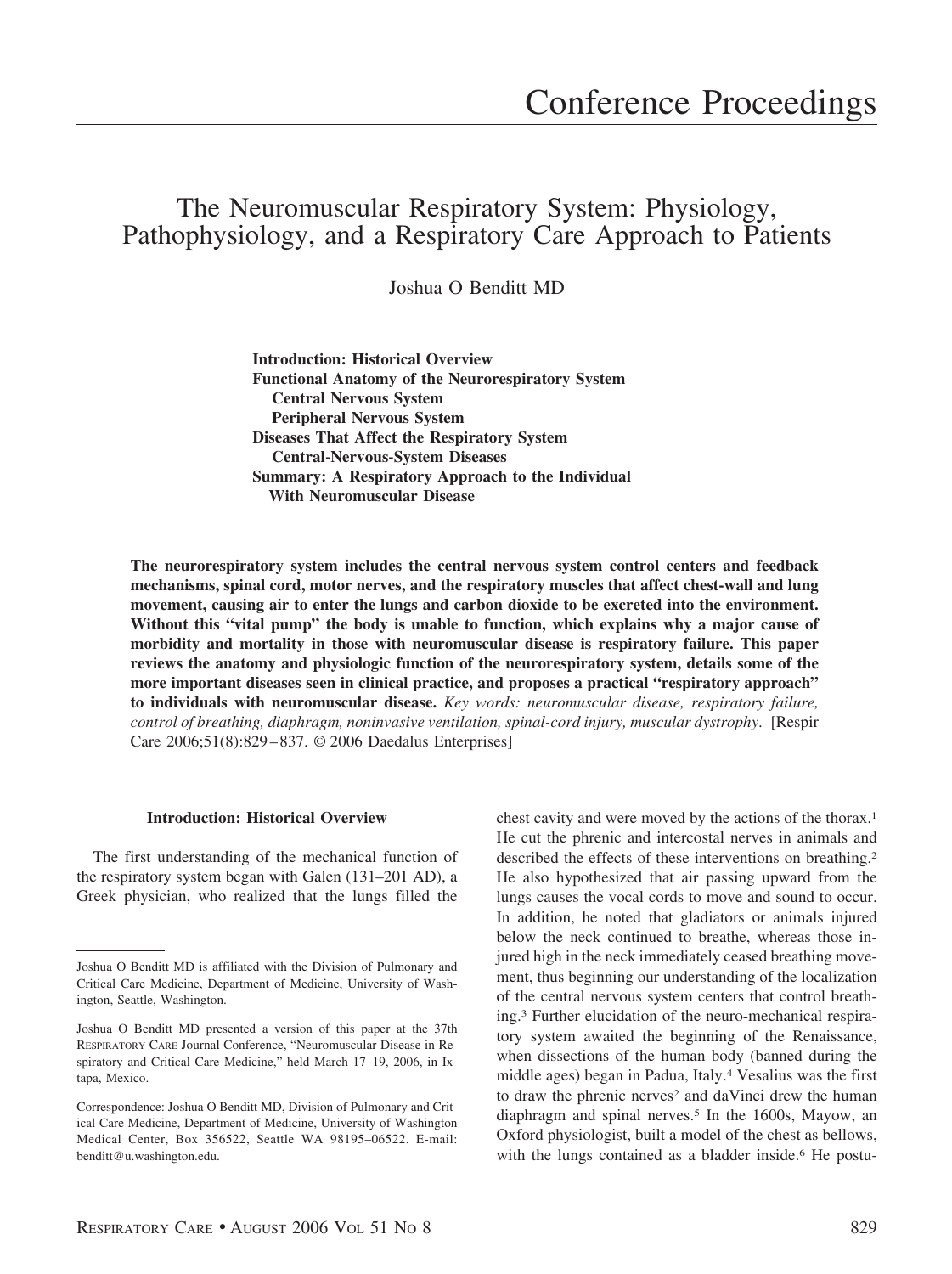lated that a negative intrathoracic pressure caused by contraction of the diaphragm and chest muscles led to air being drawn into the lungs through the upper airway. In the mid-1800s, Donders differentiated between the expansile properties of the inspiratory muscles and the elastic properties of the lungs and chest.7 Wirz and von Neergard measured pleural pressure to determine the elastic recoil of the lung and chest wall in normal humans, and this led to the a scientific evaluation of the mechanical respiratory system.7

The central-nervous-system control of the respiratory system was first described by Whytt, a neurologist, who observed an unconscious reflex breathing action.2 He noted that, although basically an unconscious action, breathing was also subject to willful control. He described diseases with periodic apnea. In 1760, Lorry described the persistence of breathing movements in the rabbit after the cerebrum and cerebellum were removed, and postulated that the rhythmic breathing was directed by areas in the brainstem.8 Further localization of the brainstem breathing centers were described, with localization of both inspiratory and expiratory centers.<sup>4</sup> In 1887, Frenchman François-Franck described the finding of cortical control of respiration when he stimulated changes in breathing by stimulating the cortex of experimental animals.<sup>9</sup>

Descriptions of the reflex control of breathing began in the late 1800s.<sup>4</sup> Herring and Breuer described mechanoreceptors in 1868, when they made the discovery that inflation of the lungs stopped inspiration and promoted expiration during the breathing cycle; conversely, they noted that lung deflation stimulated inspiration and suppressed expiration. Miescher-Ruesch first describe chemical stimulation of the respiratory centers by carbon dioxide in humans, and, in 1905, Haldane, Priestly, and Douglas further clarified the role of  $CO<sub>2</sub>$  in the control of breathing. Jacobs played a key role in unifying the understanding of the chemical control of breathing by  $CO_2$  and  $O_2$  in both the central and the more recently described peripheral chemoreceptors.10 More recent work on control of respiration has further clarified the locations of the centers of respiratory control and evaluated function on a cellular level. However, a good deal about the intricacies of the system remains incompletely understood.

## **Functional Anatomy of the Neurorespiratory System**

The ventilatory system is designed to bring oxygen into the body, to fuel energy-generation and remove carbon dioxide, which is a waste product of cellular metabolism. The system can flexibly respond to the variable metabolic demands that result from the activities of living. The system is made up of the cortex of the brain, which controls voluntary breathing; the brainstem, which is involved with automatic breathing; the spinal cord and motor neurons,



Fig. 1. Schematic of the neurorespiratory system.

which transmit nerve impulses; the respiratory muscles, which are the effectors of the system; and a complex system of feedback receptors and nerves that regulate ventilation precisely (Fig. 1). The following is a discussion of each of the components of this complex network.

## **Central Nervous System**

**Voluntary-Breathing Controllers.** The signals for voluntary breathing originate in the cerebral cortex. There are centers within the parietal cortex that send the signals for inspiration and expiration to occur (Fig.  $2$ ).<sup>11</sup> These cortical areas project to the motor neurons in the spinal cord via the corticospinal tracts. These tracts are separate pathways from those that connect the central automatic-breathing centers to the motor neurons (reticulospinal pathways), although there are probably interconnections between the 2 pathways that are at this time poorly understood. Diseases have been described that can affect one or the other of the pathways, and these are described below.

**Automatic-Breathing Controllers.** Automatic breathing is controlled by a complex system that includes respiratory centers in the pons and medulla, nerve tracts in the lower brainstem, and the feedback mechanisms that are both chemical and mechanical in nature. There are thought to be 3 centers that generate the rhythm and drive to breathe: one located in the pons and two in the medulla (Fig. 3). The pontine respiratory group (also known as the pneumotaxic center) lies in the dorsal lateral pons and contains both inspiratory and expiratory neurons.12 It is not essential for respiratory-impulse generation but appears to allow fine control of the respiratory pattern.<sup>4</sup> The medullary con-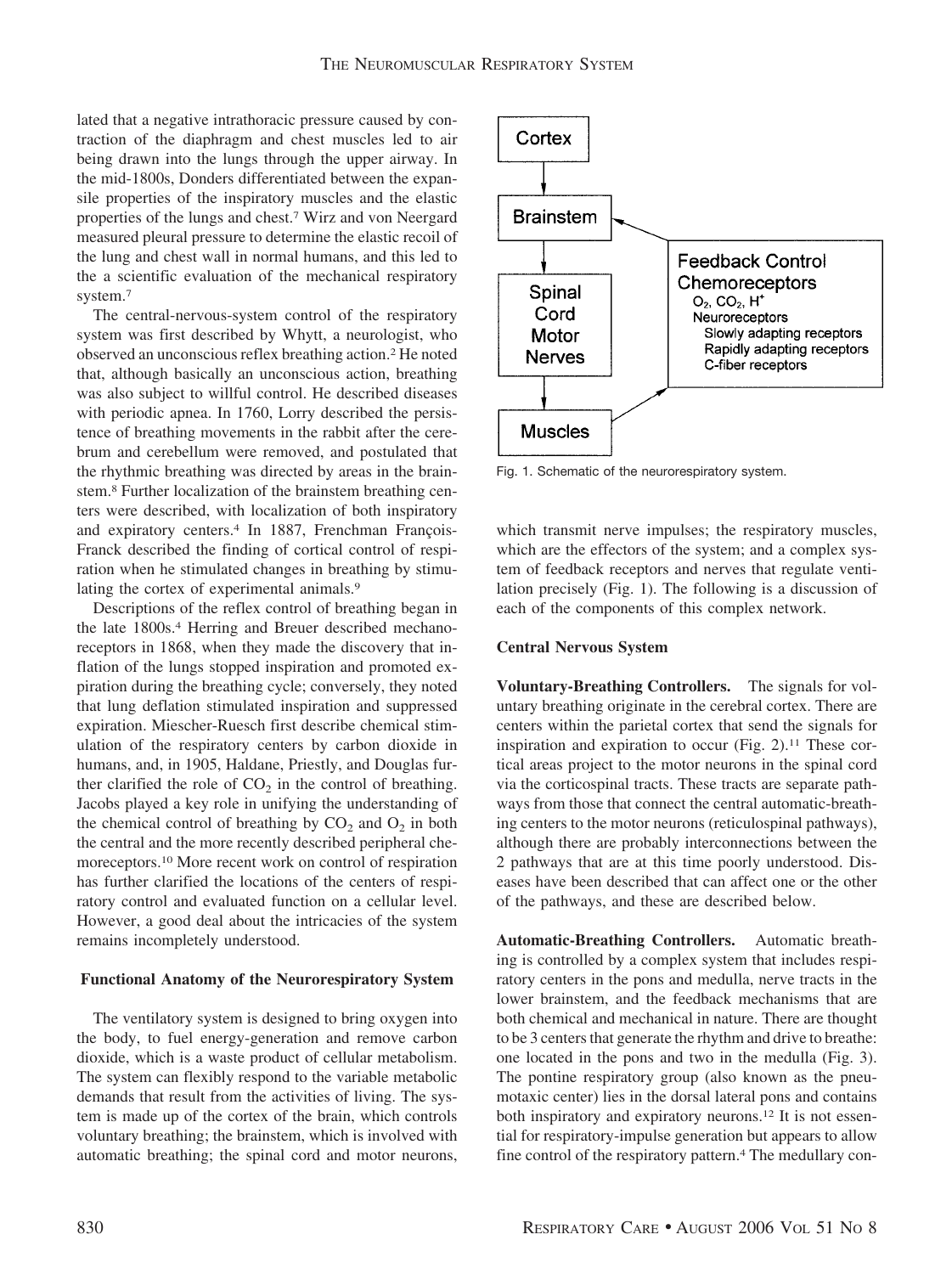

Inspiration



Expiration

Fig. 2. Functional magnetic resonance imaging in a human, during a breathing maneuver. View is from above, with the frontal lobes on the right and the occipital lobes on the left. The colored areas are active during the specified activity. (From Reference 11, with permission.)

trollers fall into 2 main groups, on either side of the central neuro-axis, that are known as the ventral respiratory group and the dorsal respiratory group.13 The ventral respiratory group has the neurons that generate the respiratory rhythm.<sup>14</sup> The centers that are thought to be the major sites of respiratory-rhythm generation are the Botzinger complex and the pre-Botzinger complex.15 Rhythmic neuron firing in these regions acts much like a "pacemaker" for the respiratory system. The genesis of the rhythmic firing of the neurons is thought to result from either an intrinsic "pacemaker" capability of cells within the pre-Botzinger complex16 or the interaction of neurons within several of the respiratory centers.17



Fig. 3. Schematic of the brainstem and upper spinal cord, showing the centers that control automatic breathing and nerve pathways.  $PRG =$  pontine respiratory group. VRG  $=$  ventral respiratory group.  $DRG =$  dorsal respiratory group. For simplicity, the figure shows structures on only one side of the brainstem. Symmetrical structures are present in the contralateral brainstem.

**Spinal Cord.** The spinal cord and the motor nerves conduct the nerve impulses from the cortex and brainstem to the anterior horn cells of the motor neurons that supply the respiratory muscles. As noted above, the nerve-fiber tracts in the spinal cord responsible for voluntary (corticospinal tract) and automatic (reticulospinal tract) breathing are separate within the spinal cord.18,19 The fibers in these tracts project to the lower portion of the spinal cord, where they synapse with the lower motor neurons.

# **Peripheral Nervous System**

**Lower Motor Neurons.** The lower motor neuron has its cell body in the spinal cord (anterior horn cell) but exits the spinal cord to become the spinal nerve roots and the nerves that supply the respiratory muscles. When the nerves arrive at the muscle, they divide into branches (known as "twigs"), which, upon reaching the muscle fiber, further divide into bulbous projections called "boutons" that apply themselves to the muscle membrane at specialized anatomical junctions called the motor endplates. These boutons contain the acetylcholine that is the chemical transmitter that excites the muscle to contract. With nerve firing, there is release of acetylcholine at the motor endplate into the cleft between the nerve and muscle. The acetylcholine binds to receptors on the muscle side of the motor endplate, which results in a "suprathreshold excitatory endplate potential," depolarization of the muscle membrane,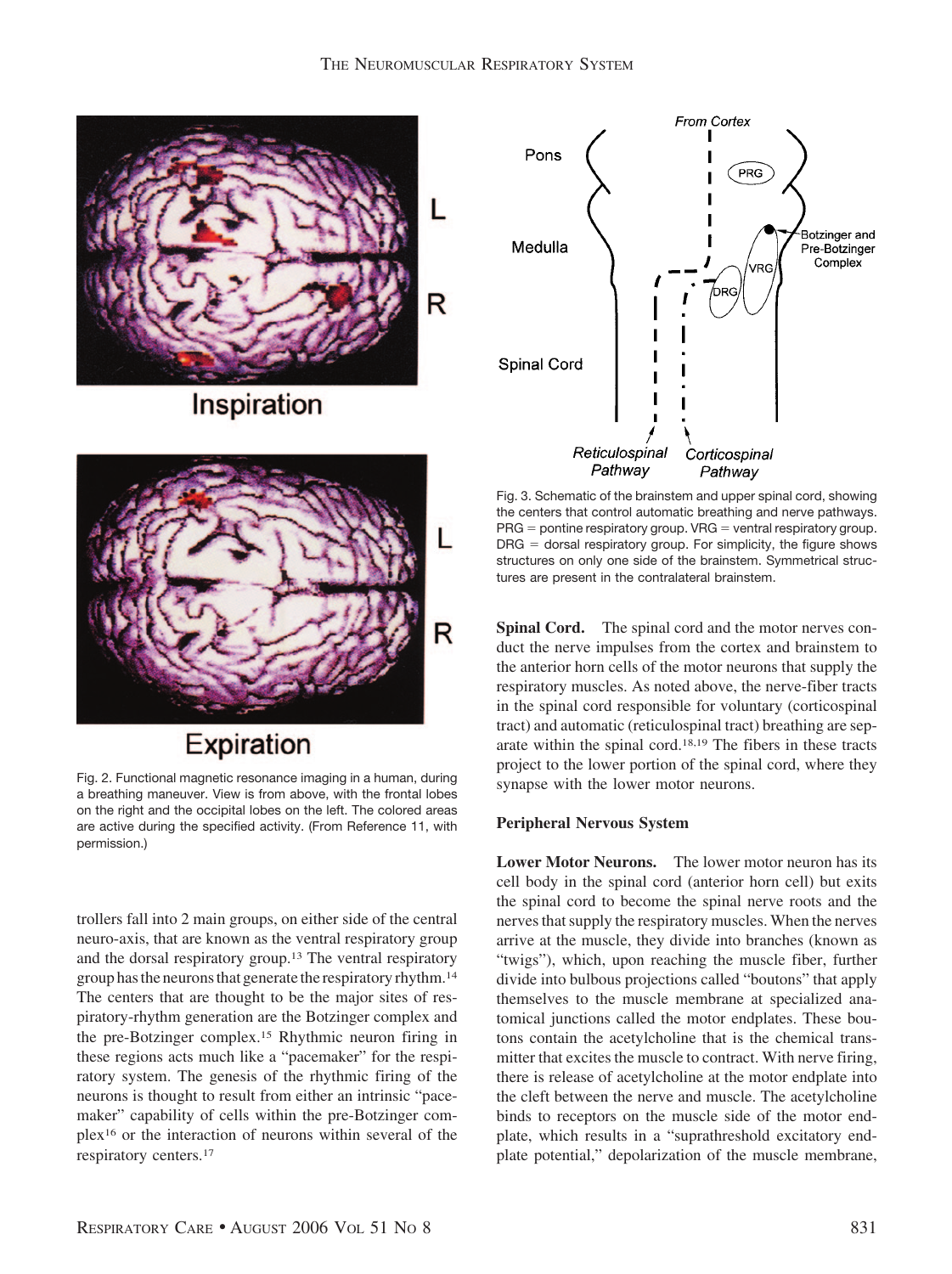and a muscle action potential that results in contraction of the muscle fiber.20

**Respiratory Muscles.** The respiratory muscles are the mechanical effectors of the breathing system. The respiratory muscles are often divided into 3 major groups: the inspiratory muscles, the expiratory muscles, and the accessory muscles of respiration. The muscles of the upper airway that maintain patency during the respiratory cycle are often also considered muscles of respiration.

The diaphragm is the major muscle of inspiration; it contributes approximately 70% to inspiratory tidal volume in the normal individual.21 The innervation of the diaphragm is via the phrenic nerve, which originates from cervical nerve roots 3 through 5. The intercostal muscles are thin sheets of muscular fibers that run between the ribs, in the costal spaces.22 There are 2 sheets of muscle fibers: the external and internal intercostals. The external intercostals expand the rib cage during inspiration. The internal intercostals are deeper and have an important role during expiration. Innervation of the intercostals is via the intercostal nerves, which originate from the thoracic spinal nerve roots.

The abdominal muscles (rectus abdominus, internal oblique, external oblique, and tranversus abdominus) serve a number of inspiratory and expiratory functions. The internal and external obliques and the transversus abdominus result in an inward movement of the abdominal wall, which displaces the diaphragm into the thoracic cavity and assists exhalation. The rectus abdominus, as well as the internal and external obliques, result in downward movement of the lower rib cage, an increase in pleural pressure, and exhalation. The abdominal muscles may also play a minor role in inspiration.22 Below function residual capacity, abdominal-muscle contraction stores elastic recoil energy in the chest wall, which assists during the next inspiration.

The accessory muscles of respiration (sternocleidomastoid, scalenes, trapezii, latissimus dorsi, pectoralis major and minor muscles, and platysma) may assist inspiration during situations of ventilatory demand, such as during exercise in a normal person, or in disease states in which other inspiratory muscles are impaired, such as quadriplegia and chronic obstructive pulmonary disease. These muscles expand the rib cage during inspiration, and it is now clear that some of them function during minimal exertion and even at rest.23

The muscles of the upper airway are also considered muscles of respiration, because they maintain patency of the upper airway during respiration and allow air to flow into and out of the lungs without interruption.<sup>24</sup> These muscles include the abductors of the vocal cords, the palatal elevators, retractors of the tongue, and dilators of the nares. These muscles are innervated by cranial nerves V,

VII, IX, X, XI, and XII, and many of the central control centers are the same as those described above for the more commonly considered ventilatory muscles.

**Feedback Control.** The respiratory control mechanisms depend on both chemical and neural receptors found in peripheral and central sites. An excellent discussion of this topic is available.25 The automatic respiratory centers in the brainstem described above respond to inputs from the feedback receptors and adjust neural output to the muscles that control ventilation and upper-airway patency.

Neural receptors fall into a number of different classes and are present in the upper airway, respiratory muscles, lungs, and pulmonary vessels (Fig. 4A).25 Activation of these receptors signals the central respiratory centers via the vagus nerve. The respiratory centers then adjust respiratory drive and output to the respiratory muscles to affect ventilation and reflexes such as cough and sneeze. The neural receptors include muscle spindles and slowly adapting pulmonary stretch receptors, which predominantly respond to changes in lung and thoracic-cage volume. These are the receptors involved in the Hering-Breuer reflex, in which inspiration is halted as higher lung volume is approached; the stretching of muscle and chest-wall receptors feed back negatively to inspiratory centers in the medulla. Rapidly acting irritant receptors respond to changes in lung volume and react to chemical stimuli such as histamines, noxious stimuli, and prostaglandins. C-fiber endings in the airways and lung are stimulated by chemical stimuli in the local environment. These neural receptors are probably the ones that mediate the hyperventilation and hypocapnia that occur despite administration of oxygen in various pulmonary disorders, such as asthma, pulmonary embolism, pneumonia, and pulmonary edema.4

Chemoreceptors are found peripherally and in the central nervous system (see Fig. 4B).25 The peripheral chemoreceptors include the carotid and aortic bodies. These receptors are the primary sites for sensing of the  $P_{aO_2}$ , but they also respond to a lesser extent to  $P_{aCO_2}$  and pH. They increase their neural firing in response to  $P_{aO_2}$  (when it falls below 75 mm Hg) and to increasing  $P_{aCO_2}$  and decreasing pH. The aortic chemoreceptors are more important in infancy, whereas the carotid receptors are key in adults.26 Once stimulated, the impulses from the carotid bodies travel through the 9th cranial nerve to the nucleus tractus solitarius, where neurotransmitters are released that increase ventilation.27 There may be other peripheral receptors that are as yet unidentified, as the carotid bodies do not mediate the hyperventilation seen in exercise.28

Central-nervous-system chemoreceptors are crucial in the adjustments of ventilation to acid-base disturbances. There are 4 groups of chemosensitive neurons in the brainstem: the locus ceruleus, the nucleus tractus solitarius, the midline raphe, and ventrolateral quadrant of the medulla.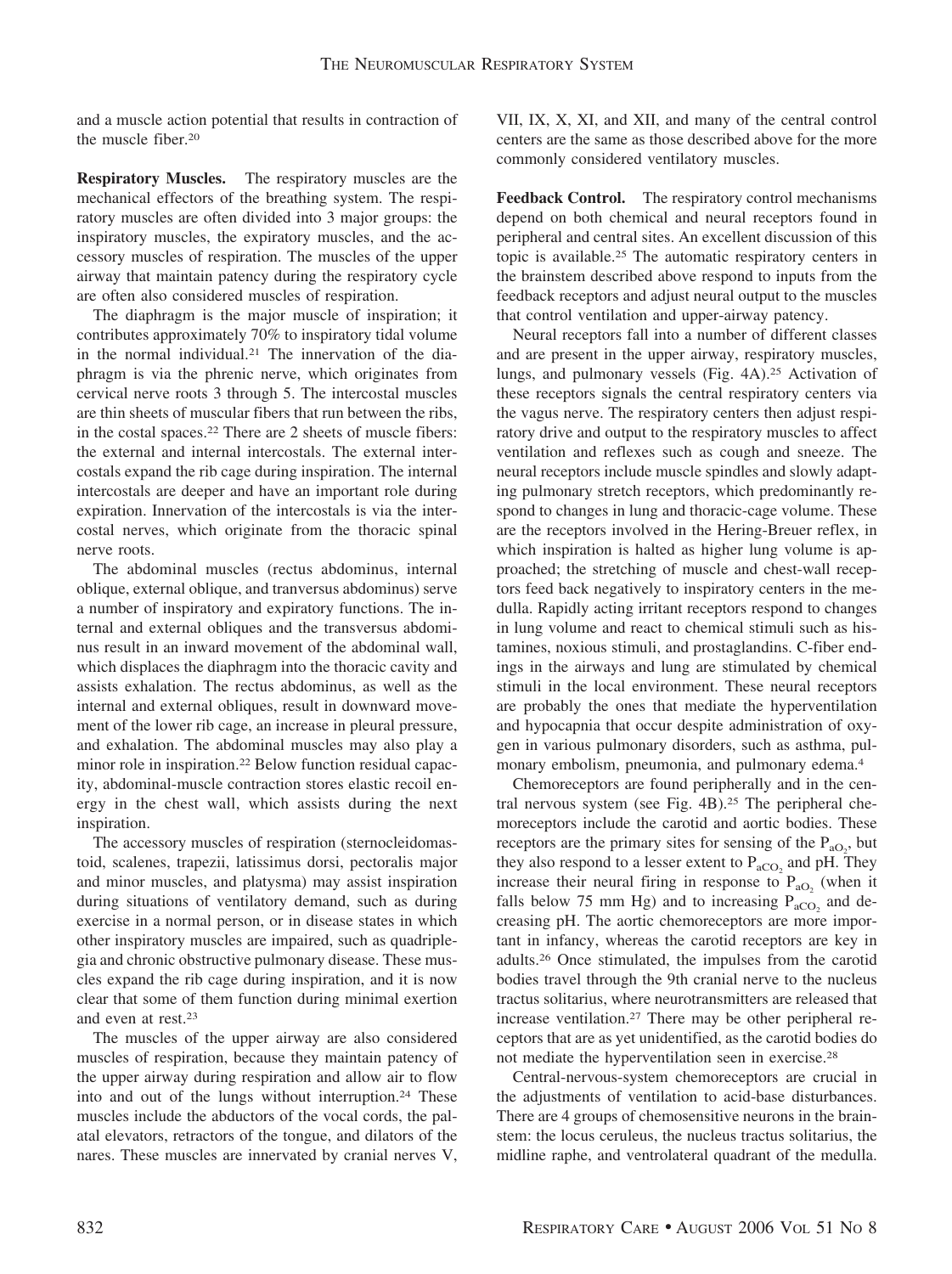

Fig. 4. A: Mechanical receptors involved in respiratory feedback. B: Chemical receptors and feedback loops that control automatic respiration. (Both diagrams from Reference 25, with permission.)

The central chemoreceptors are responsible for most of the response to carbon dioxide, which is mediated through the detection of a fall in the pH of the cerebrospinal fluid associated with an increase in cerebrospinal-fluid  $P_{CO_2}$ <sup>29</sup>

 $CO<sub>2</sub>$  is lipid-soluble and moves rapidly into the central nervous system with responses, and it appears that the parasympathetic nervous system is important in the response mechanism of cerebrospinal-fluid pH changes. This is supported by data from animal experiments that show that chemical inhibition of acetylcholine transmission can abolish the ventilatory response to change in central pH.27

## **Diseases That Affect the Respiratory System**

The diseases of the neurorespiratory system can be organized most logically by examining them in the frame of reference of the functional anatomic analysis described above. Table 1 lists diseases of the central nervous system that affect the respiratory system. Table 2 lists diseases of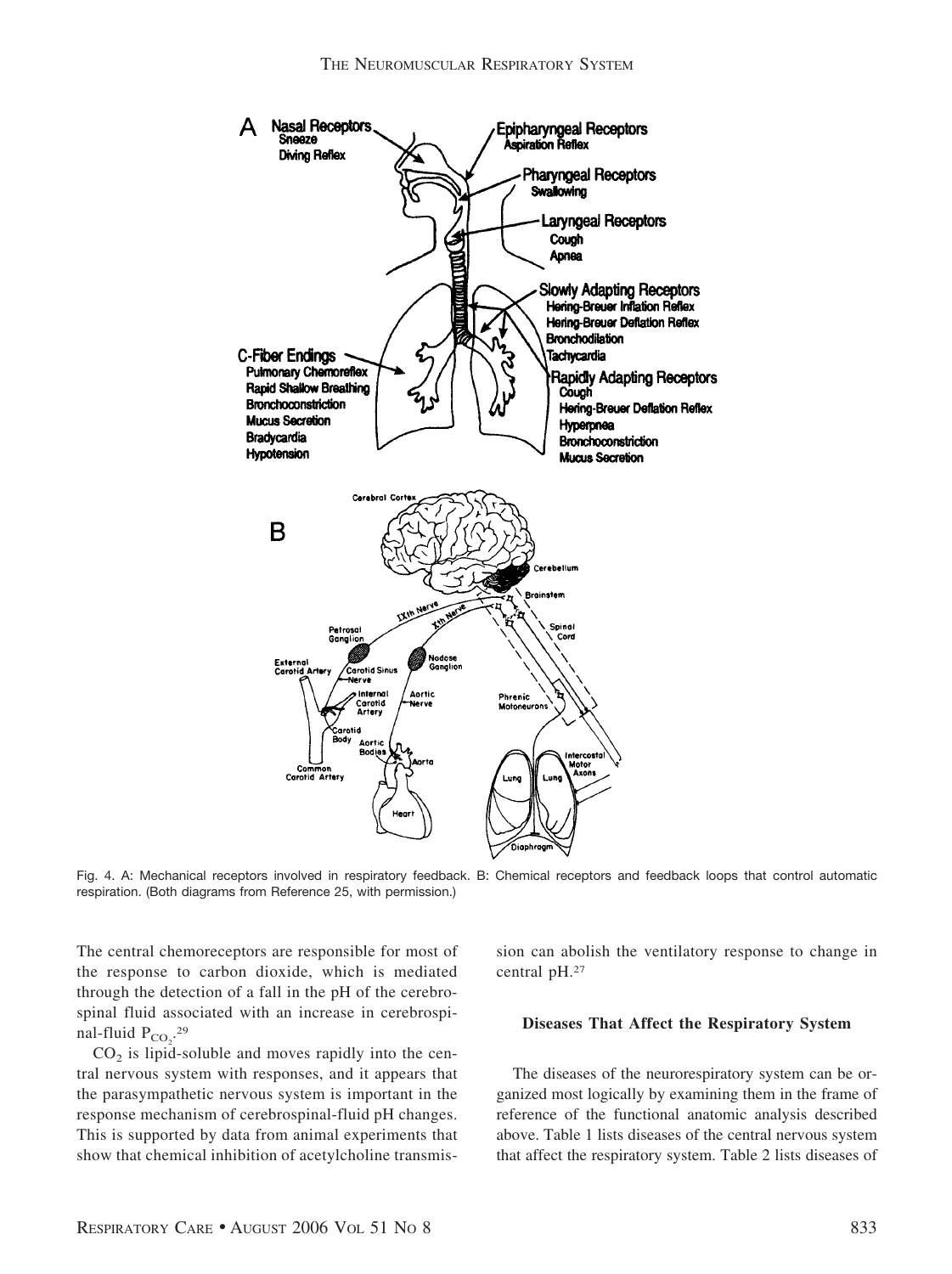| Cerebral Cortex       | Brainstem                         | Basal Ganglia     | Spinal Cord              |
|-----------------------|-----------------------------------|-------------------|--------------------------|
| <b>Stroke</b>         | Infarction ("locked-in syndrome") | Parkinson disease | Trauma                   |
| Neoplasm              | Neoplasm                          | Chorea            | Infarction or hemorrhage |
| Cerebral degeneration | Drugs                             | Dyskinesias       | Dymyelinating disease    |
| <b>Seizures</b>       | Hemorrhage                        |                   | Disc compression         |
|                       | Progressive bulbar palsy          |                   | Syringomyelia            |
|                       | Multiple-system atrophy           |                   | Tetanus                  |
|                       | Poliomyelitis                     |                   | Strychnine poisoning     |
|                       | Anoxic encephalopathy             |                   | Neoplasm                 |
|                       | Encephalitis                      |                   | Motor neuron disease     |
|                       | Multiple sclerosis                |                   | Epidural abscess         |
|                       | Primary alveolar hypoventilation  |                   |                          |

|  |  | Table 1. Diseases of the Central Nervous System Associated With Respiratory Dysfunction |
|--|--|-----------------------------------------------------------------------------------------|
|  |  |                                                                                         |

Table 2. Diseases of the Peripheral Nervous System Associated With Respiratory Dysfunction

| <b>Motor Nerves</b>                 | Neuromuscular Junction<br>Myopathies |                                  |  |
|-------------------------------------|--------------------------------------|----------------------------------|--|
| Motor-neuron disease                | Drugs                                | Myotonic dystrophy               |  |
| Amyotrophic lateral sclerosis       | Antibiotics                          | Muscular dystrophies             |  |
| Spinal muscular atrophy             | Neuromuscular-junction blockers      | Polymyositis and dermatomyositis |  |
| Guillain-Barré syndrome             | Anticholinesterase inhibitors        | Thick-filament myopathy          |  |
| Critical-illness neuropathy         | Corticosteroids                      | Glycogen-storage diseases        |  |
| Vasculitides                        | Lidocaine                            | Pompe disease                    |  |
| Toxins (eg, lithium, arsenic, gold) | Ouinidine                            | McArdle disease                  |  |
| Metabolic                           | Lithium                              | Tarui disease                    |  |
| <b>Diabetes</b>                     | Antirheumatics                       | Severe hypokalemia               |  |
| Porphyria                           | Toxins                               | Hypophosphatemia                 |  |
| Uremia                              | <b>Botulism</b>                      | Mitochondrial myopathy           |  |
| Lymphoma                            | Snake venom                          | Nemaline body myopathy           |  |
| Diphtheria                          | Scorpion sting                       | Acid maltase deficiency          |  |
|                                     | Shellfish poisoning                  |                                  |  |
|                                     | Crab poisoning                       |                                  |  |
|                                     | Myasthenia gravis                    |                                  |  |
|                                     | Lambert-Eaton myasthenic syndrome    |                                  |  |

the peripheral nervous system that affect the respiratory system.

## **Central-Nervous-System Diseases**

**Diseases of Voluntary Breathing:** A number of disorders can affect the pathways (corticospinal tracts) that connect the voluntary respiratory centers of the cortex to the spinal motor neurons. A mid-pontine stroke can affect the corticospinal tracts and cause what is know as the "locked-in syndrome," first described by Plum and Posner in 1966.<sup>30</sup> In this syndrome, caused by injury to the basilar pons, the patient is nearly totally paralyzed, with the exception of eye movement. Injury to the reticulospinal tracts causes lost of volitional, but not automatic, breathing. There is preserved response to automatic breathing and changes in  $P_{aCO_2}$ , but no ability to voluntarily control breathing.<sup>31</sup> This syndrome is most commonly due to ischemic stroke, but it can be due to pontine tumor, central pontine myelinolysis, high cervical demyelination, syphilitic arteritis of the medulla, or head injury.4

Extrapyramidal disorders such as Parkinsonism can also affect voluntary breathing.32 In these disorders, patients are unable to voluntarily affect the breathing pattern, and they may also show a Cheyne-Stokes respiratory pattern and other breathing abnormalities. Hemispheric lesions can also affect breathing. In hemiplegia following stroke, chestwall and diaphragm movements on the contralateral side of the cortical injury can be decreased.33

**Diseases of Automatic Breathing.** The classic disruption of automatic but not voluntary breathing is that of "Ondine's curse."<sup>34</sup> Injury to the automatic respiratory centers in the brainstem leads to central sleep apnea when the patient falls asleep and loses voluntary triggering of respiration. This can be seen in unilateral and bilateral med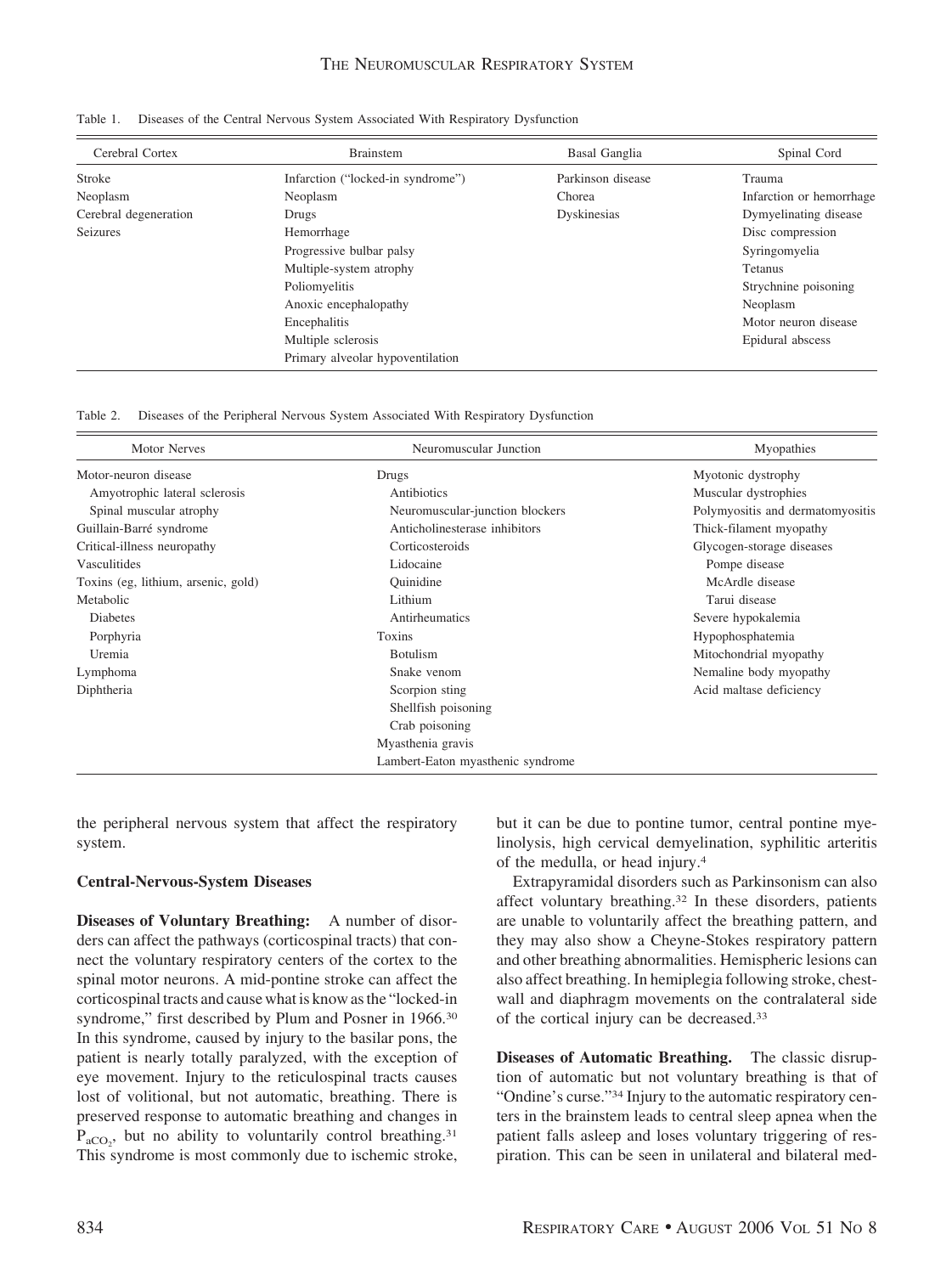ullary infarction, bulbar poliomyelitis, bilateral cervical tractotomy (for chronic pain), and congenital central alveolar hypoventilation, which is a rare genetic disorder of infants.4 Many of the disorders of all parts of the neurorespiratory system lead to hypoventilation and the need for ventilatory support. However, this is not always the case. Hyperventilation can be caused by abnormalities in the central controllers of breathing. Central-nervous-system infection and tumor can result in hyperventilation.35 In a number of conditions the central controllers are normal but are driven to produce hyperventilation by disease within the body, drugs, or environmental stimuli. These include fever, sepsis, pain, pregnancy, medications (such as progesterone and salicylates), and high altitude. A variety of irregular breathing patterns are also associated with central-nervous-system disease, including Cheyne-Stokes respiration and ataxic breathing.30

**Diseases of the Spinal Cord.** Diseases of the spinal cord often dramatically affect breathing because of their direct impact on control of motor nerves that lead to respiratory muscles. Although traumatic injury is the major cause of spinal-cord pathology, some other causes include tumor, vascular accident, transverse myelitis, syringomyelia, and epidural abscess (see Table 1). High (cervical) spinal-cord injury is a common cause of a requirement for long-term ventilation. Because the diaphragm is the major muscle of inspiration and ventilation (C3–C5 spinal nerve roots), the level of the spinal-cord injury or pathology determines the effect on ventilatory function. For lesions at C3 and above, ventilatory support is almost invariably required. Injuries between C3 and C5 will differ in the requirement for ventilatory support. Injuries below C5 are almost always independent of continuous ventilator support. Because cough function largely depends on abdominal and intercostal muscle function (spinal nerve roots T1–L1), cervical, thoracic, and even some high lumbar spinal-cord injury can affect the ability to cough and clear secretions.

**Diseases of the Motor Nerves and the Neuromuscular Junction.** Disorders of the motor nerves and the neuromuscular junction can occur acutely, such as in Guillain-Barré syndrome or botulinum toxicity, or more chronically, such as in motor-neuron disease or myasthenia gravis (see Table 2). Again, the level of the motor-nerve root or neuromuscular junction predominantly affected will dictate the effect on the respiratory system. More detailed descriptions of acute and chronic motor-neuron disorders will appear in other papers from this Journal Conference.

Phrenic-nerve dysfunction is a common problem encountered in various in-patient and out-patient clinical scenarios (Table 3). One or both of the phrenic nerves can be affected. In the case of unilateral phrenic-nerve injury only

| Table 3. |  | Causes of Phrenic Neuropathy |  |
|----------|--|------------------------------|--|
|          |  |                              |  |

| Trauma                                                       |
|--------------------------------------------------------------|
| Cardiac surgery with cold cardioplegia                       |
| Blunt trauma                                                 |
| Radiation injury                                             |
| Cervical manipulation                                        |
| Scalene and brachial nerve block                             |
| Tumor compression                                            |
| Metabolic                                                    |
| <b>Diabetes</b>                                              |
| Vitamin deficiency (B6, B12, folate)                         |
| Hypothyroidism                                               |
| Inflammatory neuritis                                        |
| Idiopathic (neuralgic amyotrophy, Parsonage-Turner syndrome) |
| Mononeuritis multiplex                                       |
| Vasculitis                                                   |
| Cervical spondylosis                                         |
| Poliomyelitis                                                |
| Amyotrophic lateral sclerosis                                |

one of the diaphragm leaflets is affected. These patients may have no symptoms and relatively normal pulmonary function, or they may have symptoms and vital-capacity reduction of up to 75%.<sup>36</sup> In patients with bilateral phrenic-nerve involvement the vital capacity is always reduced, and these patients are almost always symptomatic. Orthopnea and dyspnea on immersion and with exertion are reported symptoms,37 and the vital capacity is often as low as 45% of predicted. Noninvasive positive-pressure ventilation is often used with these patients. Phrenic-nerve pacing is generally not an option for these patients, as an intact nerve is necessary for the pacemaker to function.

**Diseases of the Respiratory Muscles.** A large number of disorders, both acute and chronic, can affect the respiratory muscles (see Table 3). In the intensive-care setting, critical illness neuropathy/myopathy is a very common and potentially devastating complication of intensive care. A full discussion of this topic will be presented in Steven Deem's contribution to this Journal Conference, which will appear in the September 2006 issue of RESPIRATORY CARE. 38

There are many causes of chronic muscle disease that result in respiratory-muscle dysfunction, including genetic muscular dystrophies, myopathies, and myotonias, as well as inflammatory myopathies and those associated with systemic diseases. A prototype for chronic muscular diseases is Duchenne muscular dystrophy, in which there is slow progressive loss of muscle function, with respiratory-muscle dysfunction occurring later in the course of the disease. The condition is due to a genetic defect that occurs in approximately 1 in 3,300 live male births and causes a deficiency or absence of dystrophin, which is an important structural protein in the muscle myofibril. Although con-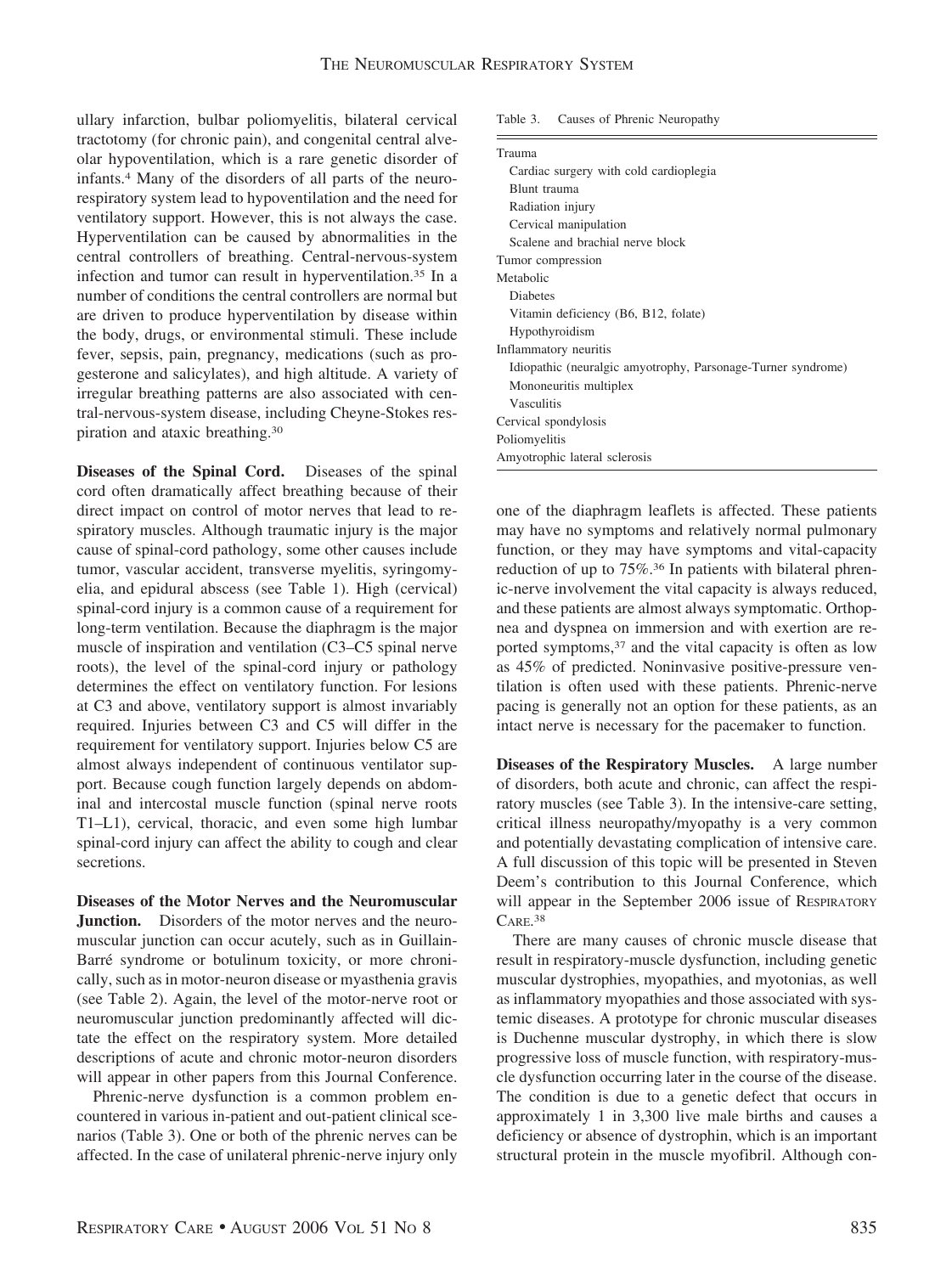

Fig. 5. The 3 main components of neuromuscular respiratory failure.

sidered a lethal disease, due ultimately to respiratory or cardiac failure, great strides have been made in prolonging the lives of individuals with Duchenne muscular dystrophy, with the advent of noninvasive positive-pressure ventilation.39

# **Summary: A Respiratory Approach to the Individual With Neuromuscular Disease**

Establishing the location of the impairment in an individual with neurologic disease is critical for the healthcare team in establishing the cause, treatment, and prognosis. However, the respiratory effects of a wide range of neurologic diseases with various etiologies can be surprisingly similar. Therefore, a logical "respiratory approach" focusing on the known effects of neurologic impairment on breathing can be extremely fruitful in treating patients and preventing the respiratory complications of neurologic disease. There are 3 potential respiratory disabilities we need to consider in a patient with neurologic disease: inability to ventilate, inability to cough, and risk of aspiration. Figure 5 shows the respiratory muscles that are involved with each of those disabilities. Ventilatory insufficiency is mainly related to weakness or failure of the inspiratory muscles. Cough insufficiency is related to inspiratory, expiratory, and upper-airway dysfunction. And the risk of aspiration is related predominantly to upperairway-muscle issues. Each of these disabilities can be assessed individually at clinic visits or in the hospital. Appropriate interventions can then be undertaken in advance of overt failure and respiratory emergency, to support each of the 3 areas that may be affected. Later papers from this Journal Conference will further discuss these measurements and interventions for each of the 3 areas of dysfunction. It is important to note that many of these measurements and interventions are entirely within the scope of the respiratory therapist. In fact, successful implementation of a program of care for individuals with neurorespiratory disease depends in large part on the respiratory therapist.

#### **REFERENCES**

- 1. Galen. On the usefulness of the parts of the body. Ithaca NY: Cornell University Press; 1968.
- 2. Spillane JD. The doctrine of the nerves: chapters in the history of neurology. Oxford: Oxford University Press; 1981.
- 3. McHenry LC. Garrison's history of neurology. Springfield: Charles C Thomas Publisher; 1969.
- 4. Bolton CF, Chen R, Wijdics EFM, Zifko UA. Neurology of breathing. Philadelphia: Butterworth-Heinemann; 2004.
- 5. daVinci L. The Metropolitan Museum of Art. Leonardo daVinci. Anatomical drawing from the Royal Library. New York: Windsor Castle; 1983.
- 6. Mayow J. Medico-physical works. Vol Reprints, no. 17. Edinburgh: Alembic Club; 1907.
- 7. Macklem PT, Mead J. The respiratory system. In: Fishman AP, editor. Handbook of physiology, Section 3. Vol 3. Bethesda: American Physiological Society;1986: 1–12.
- 8. Lorry AC. Les movements du cerveau. Mem Math Phys Pres Acad Rou Sci Div Sav Paris 1760;3:344–377.
- 9. Haymaker W, editor. The founders of neurology: one hundred and thirty-three biographical sketches. Springfield IL: Charles C Thomas Publisher; 1953.
- 10. Milestones in the history of pulmonary medicine. In: Fishman AP, editor. Pulmonary disease and disorders, 3rd ed. New York: McGraw-Hill; 1998.
- 11. Evans KC, Shea SA, Saykin AJ. Functional MRI localisation of central nervous system regions associated with volitional inspiration in humans. J Physiol 1999;520 Pt 2:383–392.
- 12. St-John WM. Neurogenesis of patterns of automatic ventilatory activity. Prog Neurobiol 1998;56(1):97–117.
- 13. Nunez-Abades PA, Pasaro R, Bianchi AL. Study of the topographical distribution of different populations of motoneurons within rat's nucleus ambiguus, by means of four different fluorochromes. Neurosci Lett 1992;135(1):103–107.
- 14. Richter DW, Ballanyi K, Ramirez JM. Respiratory rhythm generation. New York: CRC Press; 1997.
- 15. Smith JC, Ellenberger HH, Ballanyi K, Richter DW, Feldman JL. Pre-Botzinger complex: a brainstem region that may generate respiratory rhythm in mammals. Science 1991;254(5032):726–729.
- 16. Rekling JC, Feldman JL. PreBotzinger complex and pacemaker neurons: hypothesized site and kernel for respiratory rhythm generation. Annu Rev Physiol 1998;60:385–405.
- 17. Duffin J, Ezure K, Lipski J. Breathing rhythm generation: focus on the rostral vetrolateral medulla. News Physiol Sci 1995;10:133–140.
- 18. Howard RS, Thorpe J, Barker R, Revesz T, Hirsch N, Miller D, Williams AJ. Respiratory insufficiency due to high anterior cervical cord infarction. J Neurol Neurosurg Psychiatry 1998;64(3):358–361.
- 19. Lahuerta J, Buxton P, Lipton S, Bowsher D. The location and function of respiratory fibres in the second cervical spinal cord segment: respiratory dysfunction syndrome after cervical cordotomy. J Neurol Neurosurg Psychiatry 1992;55(12):1142–1145.
- 20. Goetz CG. Textbook of clinical neurology. Philadelphia: WB Saunders; 2003.
- 21. Mead J. Functional significance of the area of apposition of diaphragm to rib cage [proceedings]. Am Rev Respir Dis 1979;119(2 Pt 2):31–32.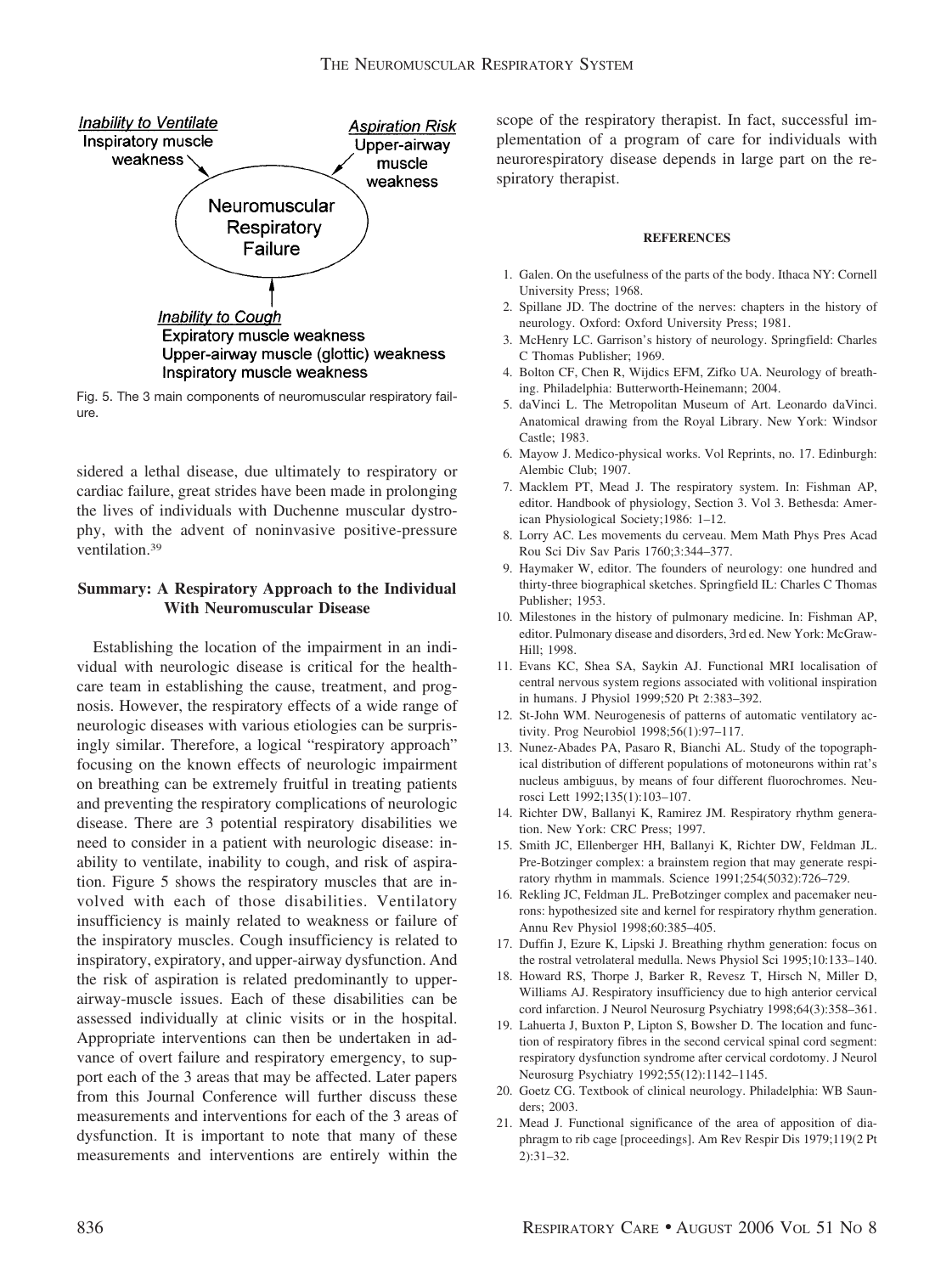- 22. De Troyer A, Kelly S, Zin WA. Mechanical action of the intercostal muscles on the ribs. Science 1983;220(4592):87–88.
- 23. Legrand A, Schneider E, Gevenois PA, De Troyer A. Respiratory effects of the scalene and sternomastoid muscles in humans. J Appl Physiol 2003;94(4):1467–1472.
- 24. Cohen MI, Sica AL, Donnelly DF, Sommer D, See WR. Differences between thoracic and airway motoneuron discharge patterns and their significance. In Sieck GC, Gandevia SC, Cameron WE, editors. Respiratory muscles and their neuromotor control. New York: Alan Liss; 1987: 175–184.
- 25. Hlastala MP, Berger AJ. Physiology of respiration. New York: Oxford University Press; 1996: 162–208.
- 26. Daly M, Ungar A. Comparison of the reflex responses elicited by stimulation of the separately perfused carotid and aortic body chemoreceptors in the dog. J Physiol 1966;182(2):379–403.
- 27. Burton MD, Kazemi H. Neurotransmitters in central respiratory control. Respir Physiol 2000;122(2–3):111–121.
- 28. Evans AB, Tsai LW, Oelberg DA, Kazemi H, Systrom DM. Skeletal muscle ECF pH error signal for exercise ventilatory control. J Appl Physiol 1998;84(1):90–96.
- 29. Nattie E.  $CO<sub>2</sub>$ , brainstem chemoreceptors and breathing. Prog Neurobiol 1999;59(4):299–331.
- 30. Plum F, Posner JB. The diagnosis of stupor and coma, 1st ed. Philadelphia: FA Davis; 1966.

### **Discussion**

**Giordano:\*** I read something about the H5N1 virus, and I understand that bird flu has an important neural component. Could you comment on that, Josh?

**Benditt:** I'm going to defer to my neurologist colleague, Dr Dhand.

**Upinder Dhand:** I haven't come across any report with regard to avian influenza causing neuromuscular problems, but West Nile virus infection is associated with neuromuscular paralysis, which is very similar to poliomyelitis, presenting as asymmetric flaccid paralysis. I am not aware of any reports of that with avian flu.

**Brown:** I want to suggest that you consider including information in your paper about shortness of breath, which is often left out in discussions of the neurophysiology of the respiratory system. As you noted about inspiratory and expiratory motor neurons, the shortness-of-breath center has now been discovered, using functional MRI [magnetic resonance imaging], and it's in the insula, near pain centers. And perhaps it's not surprising that the "cosmic committee" put it there, since shortness of breath is a discomfort. You might refer to the work of Banzett et al<sup>1</sup> and Evans et al.<sup>2</sup>

#### **REFERENCES**

- 1. Banzett RB, Mulnier HE, Murphy K, Rosen SD, Wise RJ, Adams L. Breathlessness in humans activates insular cortex. Neuroreport 2000;11(10):2117–2120.
- 2. Evans KC, Banzett RB, Adams L, McKay L, Frackowiak RS, Corfield DR. BOLD fMRI identifies limbic, paralimbic, and cerebellar activation during air hunger. J Neurophysiol 2002;88(3):1500–1511.

**Hill:** I was surprised to hear you mention how frequently you see phrenic nerve palsies. In the late 1980s and early 1990s I saw a high frequency of those patients after open-heart-surgery. These were usually older women who had large hearts with valvular disease, and they had phrenic nerve injuries. Studies around that time found that the pathophysiology was probably what we referred to as "phrenic

- 31. Feldman MH. Physiological observations in a chronic case of "lockedin" syndrome. Neurology 1971;21(5):459–478.
- 32. Vincken WG, Gauthier SG, Dollfuss RE, Hanson RE, Darauay CM, Cosio MG. Involvement of upper-airway muscles in extrapyramidaldisorders: a cause of airflow limitation. N Engl J Med 1984; 311(7):438–442.
- 33. Fluck DC. Chest movements in hemiplegia. Clin Sci 1966;31(3): 383–388.
- 34. Munschauer FE, Loh L, Bannister R, Newsom-Davis J. Abnormal respiration and sudden death during sleep in multiple system atrophy with autonomic failure. Neurology 1990;40(4):677–679.
- 35. Simon R. Breathing and the nervous system. In: Aminoff MJ, editor. Neurology and general medicine, 33rd ed. Philadelphia: Churchill Livingstone; 2001.
- 36. Gibson GJ. Diaphragmatic paresis: pathophysiology, clinical features, and investigation. Thorax 1989;44(11):960–970.
- 37. McCool FD, Mead J. Dyspnea on immersion: mechanisms in patients with bilateral diaphragm paralysis. Am Rev Respir Dis 1989; 139(1):275–276.
- 38. Deem S. Intensive-care-unit-acquired muscle weakness. Respir Care 2006;51(9):(in press).
- 39. Simonds AK, Muntoni F, Heather S, Fielding S. Impact of nasal ventilation on survival in hypercapnic Duchenne muscular dystrophy. Thorax 1998;53(11):949–952.

frostbite."1 It was the cardioplegia (iced saline lavage) that was damaging the nerves, and when they started using insulators, the rate went down. I haven't seen a case in over 10 years now. Do you use insula tors in Seattle?

## **REFERENCE**

1. Wheeler WE, Rubis LJ, Jones CW, Harrah JD. Etiology and prevention of topical cardiac hypothermia-induced phrenic nerve injury and left lower lobe atelectasis during cardiac surgery. Chest 1985;88(5):680– 683.

**Benditt:** I think the frequency that I see is related to my practice rather than the skill level of the cardiac surgeons, because, yes, in Seattle we use insulators, and the frequency of the post-heart-surgery problems has gone way down. At our institution we have a lot of pretty complex elderly patients, and I would say I see perhaps three a year who have that condition. And it's probably not the technique, but the underlying protoplasm. ButI see tons of other causes. The Parsonage-Turner syndrome or the brachial plexopathy is much more common than I ever would have thought. I see them be-

<sup>\*</sup> Sam P Giordano MBA RRT FAARC, Executive Director, American Association for Respiratory Care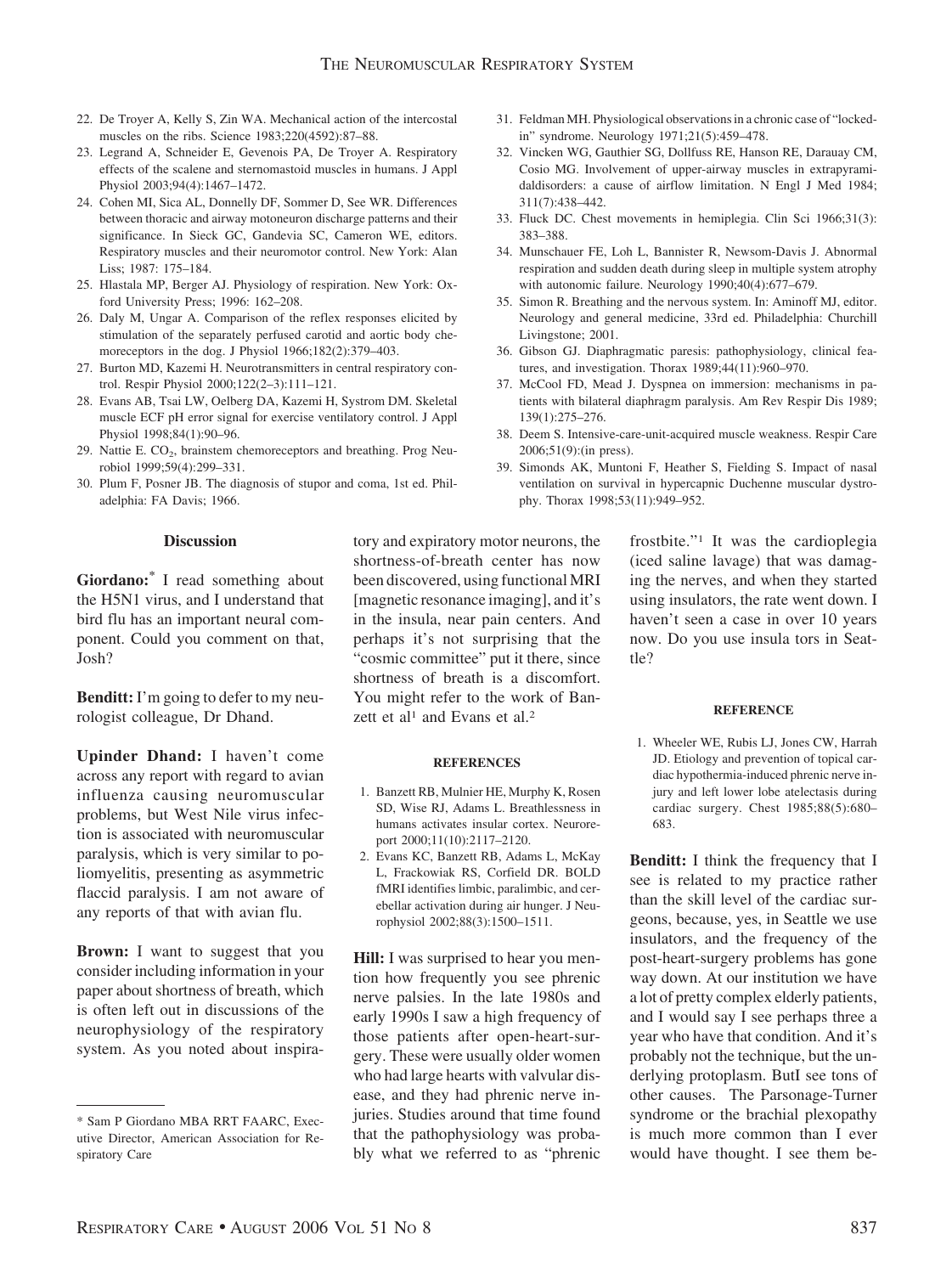cause my practice focuses on neuromuscular disease, and people send me their problem patients. One thing I've noted is that most physicians think that you can use phrenic pacemakers for injury to the phrenic nerve. So I get a lot of referrals for that, and, unfortunately, I have the bad luck to have to tell them that they can't do that. But I see a lot of other causes. I agree with you that the frequency of the cardiacsurgery-related phrenic-nerve injury has gone down.

**Brown:** I have unpublished observations regarding cold cardioplegia. Years ago at the West Roxbury Veterans Affairs Hospital, in Boston, where I used to work, I saw a number of patients after open-heart surgery who had bilateral phrenic-nerve lung dysfunction, and I wondered whether something was going on in the procedure. At the time, the surgeons at that hospital were using saline slush for cold cardioplegia, putting it in the pericardium. Well, that's pretty cold stuff. We went into the operating room and put thermistor probes into the pericardium region where the saline slush was being placed, and, more often than not, the diaphragm dysfunction was on the left, not on the right, not always bilateral, and the temperature in the region of the left phrenic nerve reached 4°C, which I subsequently learned is sufficient to cause frostbite.

So we did a controlled trial with about 30 patients, whom we randomly assigned to receive insulator or not. One of the radiologists got involved and read the postoperative chest radiographs of these patients, thinking that he would be able to tell who had had an insulator by looking at the radiographs and the number of abnormalities in the left and right lung. Well, the insulator was effective only inasmuch as the lowest temperature recorded was now not 4°C, but 10°C, which is still pretty darned cold. The radiologist, it turned out, after we "broke the code," could not tell any difference in the chest radiographs.We

thought then that we should have put in 2 insulators to see if it made a difference, but we never got around to that. Soon thereafter the surgeons abandoned using saline slush, and just used cold saline, and we stopped seeing the problem.

I understand that there are cardiac surgery centers (I think developed at the University of Toronto) in which cold cardioplegia is no longer used; instead they use other methods, in which the temperature of the heart isn't reduced like that. So I think it is a function of the temperature—and a function of the change in the methods used for cold cardioplegia—that has caused us to stop seeing this disorder.

**Panitch:** We also see traumatic phrenic-nerve injury, typically after repair of congenital heart defects. The incidence in pediatrics ranges widely among the reports, and probably has a lot to do with the type of repairs being done at different institutions. The other instance in which we see phrenic-nerve damage is from traumatic birth injury. About 75% of the time it's associated with an ipsilateral Erb palsy, and 25% of the time it's an isolated phrenicnerve injury.

**Upinder Dhand:** The bilateral phrenic neuropathy can also have multiple causes: not just ALS [amyotrophic lateral sclerosis]. One of the very important etiologies is chronic inflammatory demyelinating polyneuropathy, which should always be kept in mind, especially because it is treatable. The distinction is easy with phrenic-nerve conduction, which shows markedly prolonged latencies for the diaphragm compound muscleaction potential. Patients with neuralgic amyotrophy (also called Parsonage-Turner syndrome) may also present with isolated phrenic neuropathy, without the weakness in the shoulder girdle or other muscles.<sup>1</sup>

#### **REFERENCE**

1. Gregory RP, Loh L, Newsom-Davis J. Recurrent isolated alternating phrenic nerve palsies: a variant of brachial neuritis? Thorax 1990;45(5):420–421.

Lechtzin: I've seen a fair number of patients who have bilateral phrenic-nerve involvement, and the neurologists tell me it's brachial amyotrophy. I take their word for it. Have you had the same experience?

**Benditt:** I have seen them sequentially. That is, I recently had a patient who came in with one, and then again maybe 6 months later, with one on the other side. I personally haven't seen a patient present initially with both phrenic nerves involved at once. I can't tell you why that is. Upinder, do you have experience with that?

**Upinder Dhand:** Usually with neuralgic amyotrophy it's going to be unilateral. But there are incidences of bilateral (more often one after the other) or simultaneous involvement resulting in bilateral brachial neuritis or Parsonage-Turner syndrome. These patients have hereditary neuralgic amyotrophy. So if one looks further, there will be a positive family history in them.

**Pierson:†** Following up on Bob Brown's reminder to us about dyspnea as an important aspect of your topic, I want to bring up the hyperventilation syndromes, which are a complicated and incompletely understood collection of conditions that I suspect we won't have a chance to talk about more at this conference. These syndromes surely must have to do with ventilatory drive and its integration at some level.

Just for interest's sake, the other comment I would like to make is a

<sup>†</sup> David J Pierson MD FAARC, Division of Pulmonary and Critical Care Medicine, Harborview Medical Center, University of Washington, Seattle, Washington.